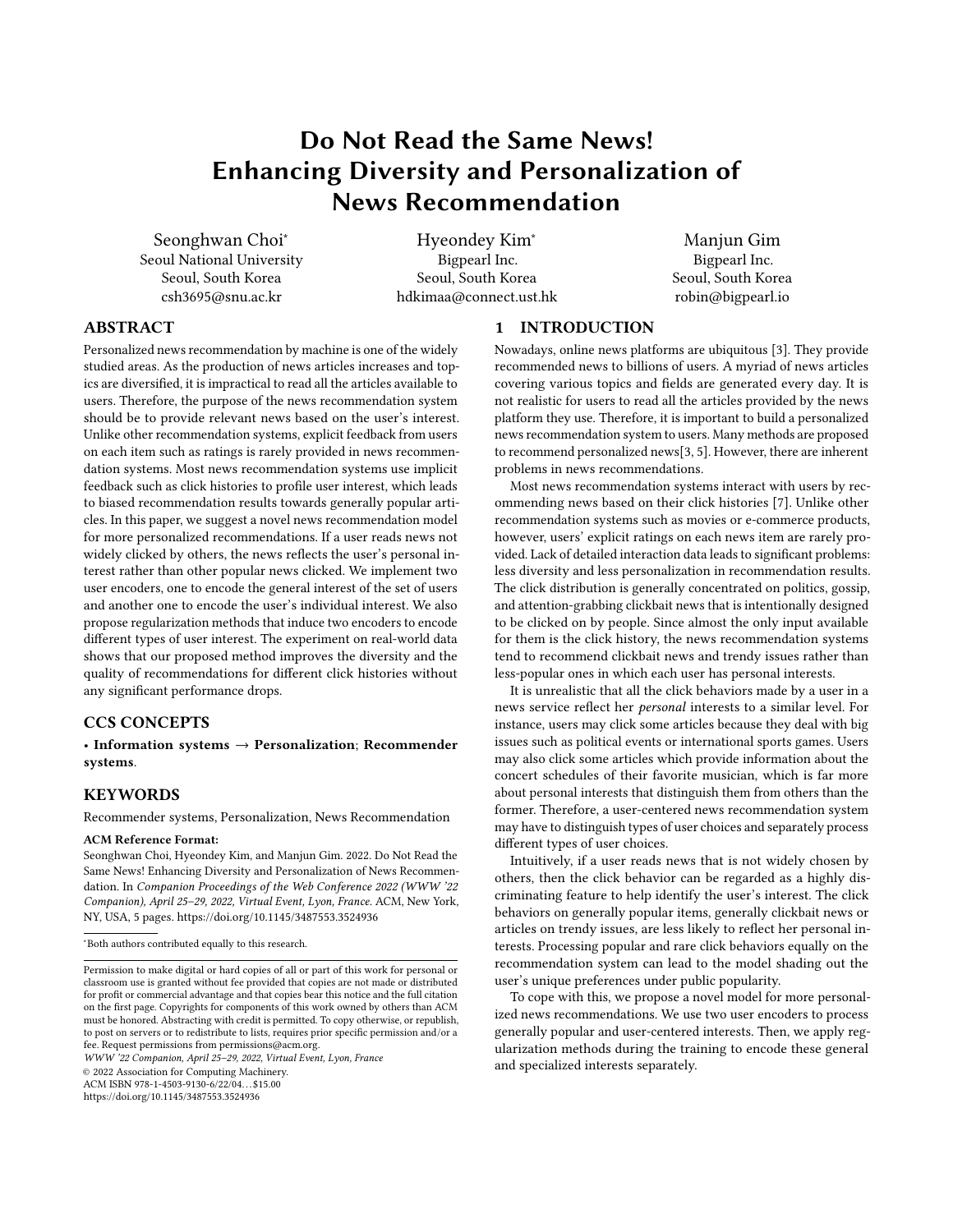We evaluate our model on a real-world dataset. The experiment result shows that our model not only improves the personalization and the diversity but also improves the performance on every metric only except the AUC score.

Our main contribution can be summarized as follows:

- We present a novel model and regularization methods for personalized news recommendation.
- Our proposed model shows effectiveness on real-world data in terms of both performance and diversity.

## 2 METHODOLOGY

Our proposed model leverages NRMS model as baseline structure, [\[6\]](#page-4-4) which aggregates user interest from multiple user click histories with the multi-head attention mechanism. We present a novel model to learn generally popular and personal interests separately.

#### 2.1 Model Structure

The existing NRMS structure consists of 3 modules: a news encoder, a user encoder, and a click predictor [\[6\]](#page-4-4). However, our model consists of 4 modules, two user encoders, a news encoder, and the click predictor. Our two user encoders encode general popularity and people's specific interests separately. We apply two regularization strategies in the training process so that each user encoder can encode the required information. One is similarity regularization which pushes one user encoder to encode similar information across each user. The other is orthogonality regularization which induces the other user encoder to encode unpopular user behaviors. Figure [1](#page-2-0) illustrates the model structure of NRMS model [\[6\]](#page-4-4) and our proposed model.

2.1.1 Similarity Regularization. To ensure that the general user encoder encodes public popularity, the training process is regularized to increase similarities between user embeddings within the batch. During the training, we regulate our general user encoder's cosine similarity to be 1 in every batch. The regularization loss function is formulated as follows:

$$
\mathcal{L}_S = -\frac{2}{B(B-1)} \sum_{i=1}^{B} \sum_{j=i+1}^{B} \frac{\mathbf{u}_i^g \cdot \mathbf{u}_j^g}{||\mathbf{u}_i^g|| \cdot ||\mathbf{u}_j^g||},
$$
(1)

where  $\mathbf{u}_i^g$  $\frac{g}{i}$  and  $\mathbf{u}^g_i$  $\frac{g}{i}$  are respectively the general user embedding of the i-th and j-th user in batch  $B$ .

2.1.2 Orthogonality Regularization. Orthogonality regularization is applied to induce the specialized user embeddings to encode information different from the general information. During the training, we regulate our specialized user encoder's cosine similarity to be 0 in every batch. The regularization loss function is formulated as follows:

$$
\mathcal{L}_O = \frac{1}{B} \sum_{i=1}^{B} |\frac{\mathbf{u}_i^g \cdot \mathbf{u}_i^s}{||\mathbf{u}_i^g|| \cdot ||\mathbf{u}_i^s||}|,
$$
 (2)

where  $\mathbf{u}^{g}_{i}$  $\frac{g}{i}$  and  $\mathbf{u}_i^s$  are respectively the general and specialized user embedding of the i-th user in batch  $B$ .

#### 2.2 Model Training

The final loss function  $\mathcal L$  is formulated as a linear combination of the recommendation and two regularization loss functions, and is formulated as follows:

$$
\mathcal{L} = \mathcal{L}_R + \lambda_S \mathcal{L}_S + \lambda_O \mathcal{L}_O,\tag{3}
$$

where  $\mathcal{L}_R$  is the recommendation loss function and  $\lambda_S$  and  $\lambda_O$ are coefficients on the impact of each regularization. Let  $\hat{y}$  be the predictions of the news recommendation system, and let  $y$  be the labels for clicking.

$$
\mathcal{L}_R = -\sum y \log \hat{y},\tag{4}
$$

Finally the final user embedding of the i-th user  $\mathbf{u}_i$  is defined as the sum of two separated user embeddings as follows:

$$
\mathbf{u}_i = \mathbf{u}_i^g + \mathbf{u}_i^s, \tag{5}
$$

with which the final logit is defined as the sum of the general and specialized logits.

#### 3 DATASET AND EXPERIMENTAL SETTINGS

Our offline experiments are conducted on a real-world news recommendation dataset collected from our own Korean news platform service in one month(Jun. 23, 2021 to Jul. 24, 2021). The detailed statistics are shown in Table [1.](#page-1-0) The structure of our dataset is same as MIND [\[7\]](#page-4-3), each labeled sample being formatted as  $[userID,$ timestamp, ClickHist, ImpLoq] where ClickHist is an ID list of news articles previously clicked by this user and ImpLog is a list of tuple containing article ids and the boolean labels indicating user click behavior, i.e.,  $[(newsID<sub>1</sub>, label<sub>1</sub>), ..., (newsID<sub>n</sub>, label<sub>n</sub>)].$  The logs in the last date are used for the test, and the rest are used for training. The logs on the last date of the training data were used for validation. Figure [3](#page-2-1) shows the distribution of CTR (click-through rate) of some categories in the dataset. We notice that most of the user's clicks are concentrated on gossip and political issues. Figure [2](#page-2-2) illustrates the distribution of the title sequence length.

We leverage the pre-trained language model KoELECTRA - small [\[2,](#page-4-5) [4\]](#page-4-6) for the underlying language model. The dimension of the hidden representations is 128, and the additive attention query vector is 100. The number of self-attention heads is 16. We select a positive-negative sampling method with three positive and six negative samples per each labeled log. This ratio is set empirically and may vary depending on the dataset  $-1$ -to-4 for MIND[\[6\]](#page-4-4) case. To train the model, we use binary cross-entropy loss for the objective function and Adam for the model optimization, with a 1e-5 learning rate for the language model parameters and 1e-4 for the other parameters.  $\lambda_S$  and  $\lambda_O$  are both set to 0.1. These hyperparameters are tuned on the validation set.

Table 1: Detailed statistics of our dataset.

<span id="page-1-0"></span>

| # Users       | 11.553 | Avg. # words per title    | 7.681     |
|---------------|--------|---------------------------|-----------|
| # News        | 31.546 | # Positive Samples        | 386,912   |
| # Impressions | 90,402 | <b># Negative Samples</b> | 3,780,716 |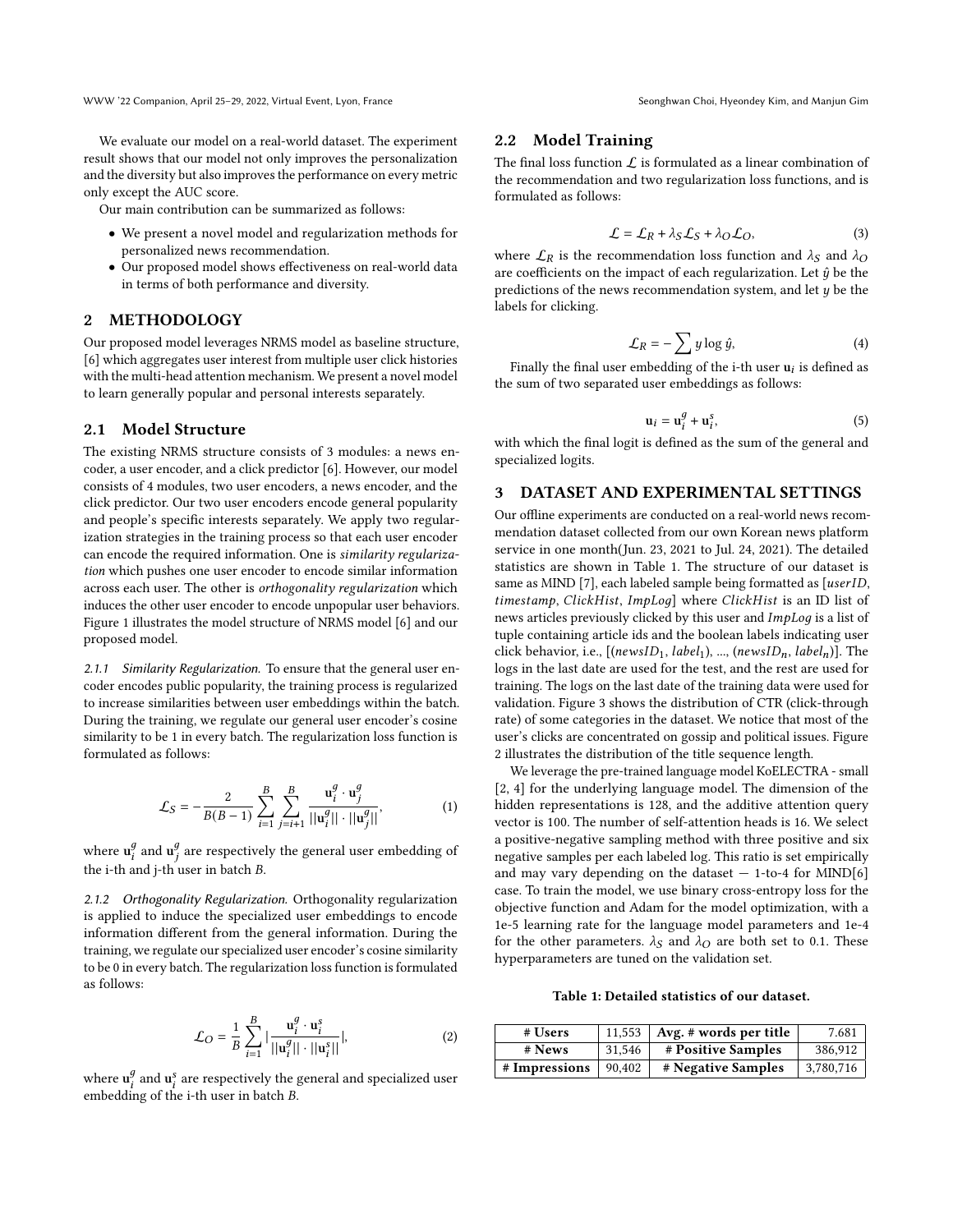Do Not Read the Same News! Enhancing Diversity and Personalization of News Recommendation WWW '22 Companion, April 25–29, 2022, Virtual Event, Lyon, France

<span id="page-2-0"></span>

Figure 1: The comparison of the model structures of NRMS model [\[6\]](#page-4-4) and our proposed model.

<span id="page-2-2"></span>

Figure 2: The distribution of title sequence length.

<span id="page-2-1"></span>

Figure 3: The distribution of CTR by categories.

Table 2: Experiment results.

<span id="page-2-3"></span>

| Method          | AUC –         |        |        | MRR $nDCG@5$ JacSim@20 |
|-----------------|---------------|--------|--------|------------------------|
| NRMS.           | 0.6518        | 0.3978 | 0.5567 | 0.3094                 |
| <b>NRMS-Reg</b> | 0.6488 0.3983 |        | 0.5572 | 0.2213                 |

## 4 RESULTS AND ANALYSIS

We used NRMS with pre-trained Korean language model as the baseline [\[2,](#page-4-5) [6\]](#page-4-4). We compare both the baseline and the proposed model in Table [2](#page-2-3) with our data under the same conditions. Jaccard similarity is one of the widely used metrics to calculate similarity in recommendation system [\[1\]](#page-4-7). To evaluate the diversity of our recommendation system, we leverage JacSim@20 as the numeric score on the diversity of recommendation results. JacSim@20, which provides a numeric score on the diversity of recommendation results for each session, is the average of all pair Jaccard similarities between the top 20 predicted articles for each of 3,576 sessions based on click histories for the 3,019 articles in the test set. Higher JacSim@20 indicates more similar recommendation results for different click histories.

Table [4](#page-3-0) shows the recommendation performance with the use of the two user embeddings in NRMS-Reg. We improve the diversity of recommendations for different click histories with little performance drop. Results with the specialized user embedding contain much more diverse recommendations(lower JacSim@20 score) for different click histories than the vanilla NRMS. Summing the two user embeddings shows a higher AUC score than separate usage of each embedding, which shows the necessity of reflecting both personalization and public popularity in a recommendation system.

We randomly select two users with highly different user embeddings and predict their scores based on their click histories to analyze recommendation results. Table [3](#page-3-1) demonstrates the recommendation result of the two users. We can infer that user 1 may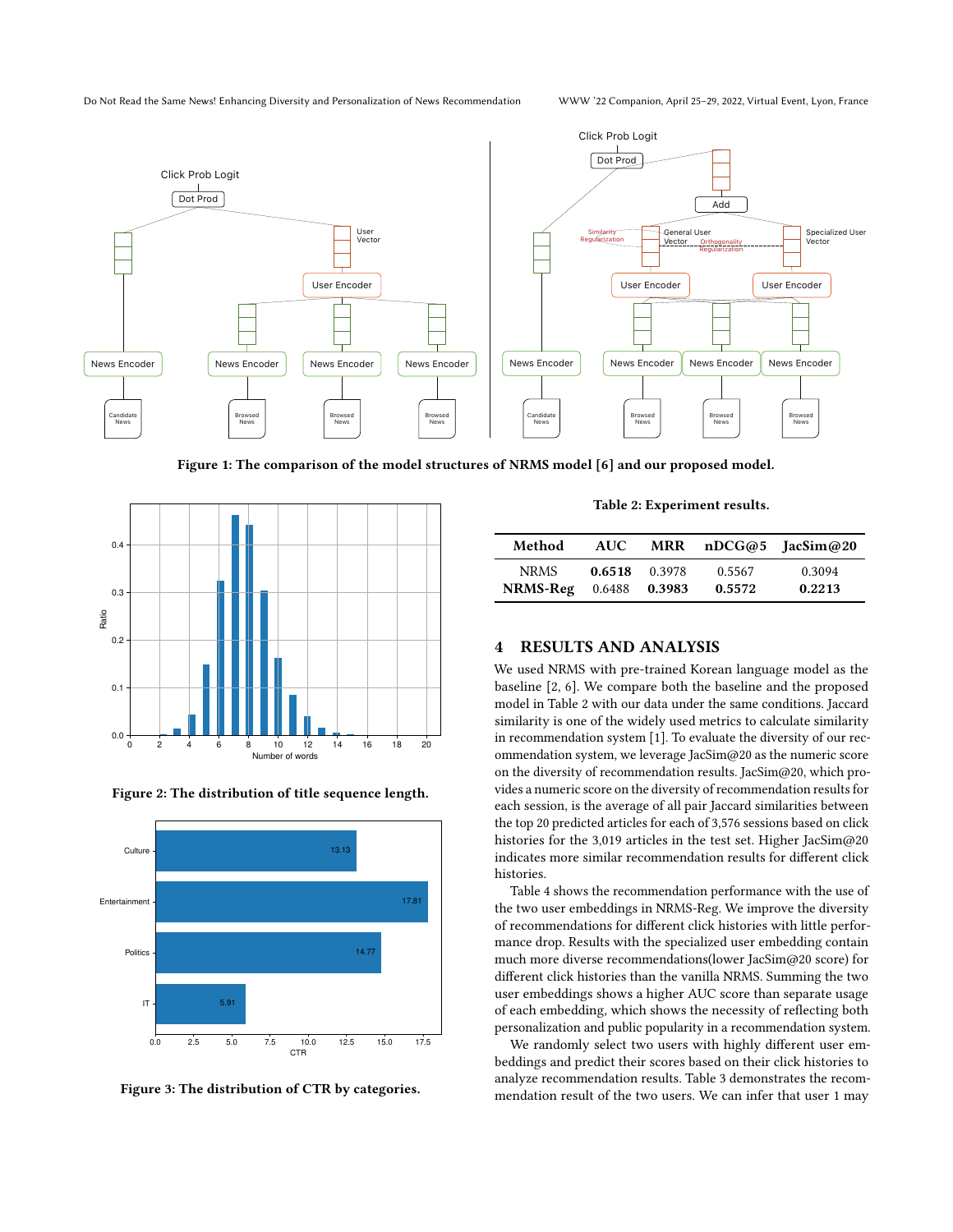<span id="page-3-1"></span>Table 3: Recommendation examples, showing click histories and recommendation results of sampled users. The numbers on each title represent different categories;  $^{1}$ : politics,  $^{2}$ : entertainment,  $^{3}$ : IT/tech.

| <b>User 1 Clicked News</b>                                                                         |                              |                   |  |  |  |  |
|----------------------------------------------------------------------------------------------------|------------------------------|-------------------|--|--|--|--|
| How much for the presidency? The war of money has begun for presidential election <sup>1</sup>     |                              |                   |  |  |  |  |
| Lee says "Yoon is inexperienced, also I respect president Park" <sup>1</sup>                       |                              |                   |  |  |  |  |
| Boosting up Choi; Warming up Kim; Dark day for Yoon <sup>1</sup>                                   |                              |                   |  |  |  |  |
| Ahn: the balanced national development should be the main topic of president election <sup>1</sup> |                              |                   |  |  |  |  |
| <b>Candidate News</b>                                                                              | Score/Rank (Baseline)        | Score/Rank (Ours) |  |  |  |  |
| Rulling party: Yoon is a political prosecutor $1$                                                  | 0.7620 / 10                  | 0.8555 / 2        |  |  |  |  |
| Hong: Yoon and Choi are terrible <sup>1</sup>                                                      | 0.7546 / 13                  | 0.8484 / 4        |  |  |  |  |
| Lee presents a house to his gf 17 years younger than $\text{him}^2$                                | 0.8226 / 5                   | 0.6006 / 125      |  |  |  |  |
| Investigation reveals the falsehood of Chris <sup>2</sup>                                          | 0.7547 / 12                  | 0.6821 / 55       |  |  |  |  |
| <b>User 2 Clicked News</b>                                                                         |                              |                   |  |  |  |  |
| MS Windows Terminal's convenience and readability are improved <sup>3</sup>                        |                              |                   |  |  |  |  |
| iPad 12.9" is over spec if you have a laptop <sup>3</sup>                                          |                              |                   |  |  |  |  |
| TMax wins 11B\$ of the next-generation DBMS business <sup>3</sup>                                  |                              |                   |  |  |  |  |
| Offline certificate of Covid-19 immunization with an Android cellphone is available <sup>3</sup>   |                              |                   |  |  |  |  |
| <b>Candidate News</b>                                                                              | <b>Score/Rank (Baseline)</b> | Score/Rank (Ours) |  |  |  |  |
| iPhone has been hacked; Virus without clicking a link <sup>3</sup>                                 | 0.8741 / 20                  | 0.9440 / 1        |  |  |  |  |
| Netflix embarking video game business <sup>3</sup>                                                 | 0.8837 / 16                  | 0.9148 / 5        |  |  |  |  |
| KAIST collects 500K of Korean hairstyle pictures <sup>3</sup>                                      | 0.7893 / 101                 | 0.9010 / 30       |  |  |  |  |
| Crazy! hot bikini photo of Ms. Shin <sup>2</sup>                                                   | 0.9147 / 5                   | 0.7656 / 236      |  |  |  |  |

#### Table 4: Experiment results of NRMS-Reg.

<span id="page-3-0"></span>

|           |        |        | User Embedding General Specialized General + Specialized |
|-----------|--------|--------|----------------------------------------------------------|
| AUC.      | 0.5995 | 0.5569 | 0.6488                                                   |
| JacSim@20 | 0.8838 | 0.0666 | 0.2213                                                   |

be highly interested in politics, especially the presidential election. Our model detects this user interest and recommends political issues over gossip in the entertainment category, which the baseline model does not. The baseline model recommends entertainment news with a high recommendation score — the rank of the recommendation score among all candidate news is 12th. However, our proposed model recommends political news with higher recommendation scores. User 2 seems to have an interest in technology news such as news about new technology, news from a software company, and about mobiles, which are not a relatively common taste. The baseline model recommends provocative  $-$  generally high click-through rate — articles over tech ones, while our model recommends tech-related articles with high scores. The baseline model recommends entertainment news even though the user's obvious interest in technology. The prediction scores of our model on the technology news are much higher than the entertainment one. These examples show the lowered JacSim@20 score leads to more personalized recommendation results, by lowering recommendation scores for generally popular items and increasing users' personal interests.

## 5 CONCLUSION

In this paper, we propose a user-centered news recommendation model that uses separate user encoders for general and user-specific

interests with regularization. Our proposed method improves recommendation performance in every metric except AUC. Moreover, Jaccard dissimilarity is highly improved, which shows the effectiveness of our model on recommendation diversity. The recommendation example indicates that our model provides more personalized and user-interest-centered recommendations. For future work, we will conduct experiments on other datasets such as MIND [\[7\]](#page-4-3) to ensure our model's performance on the other languages and data. We are also interested in detecting and removing other unintended biases from the news recommendation system.

#### ETHICAL CONSIDERATIONS

Our dataset consists of article information and article consumption records of multiple users on our own Korean news platform service. Only the title of the article is used as article information, which does not infringe on the copyright of the creator. The article consumption records were collected with the user's consent for product development and customized service provision, and are stored after anonymization.

Our proposed model does not explicitly reflect the user's identitybased inference bias because it does not take any explicit information about the user's identity as input. However, the recommendation results reflect not only individual but also overall user patterns, which may lead to unintended bias.

The recommendation system is designed to help people make efficient choices. It may be socially positive to help people efficiently consume information and expand their knowledge. Furthermore, this study aims to improve the diversity of individual recommendation results, which may be helpful in terms of social pluralism. However, the problem of preemptive item censorship, so-called filter bubbles, can cause confirmation bias and selective attention.